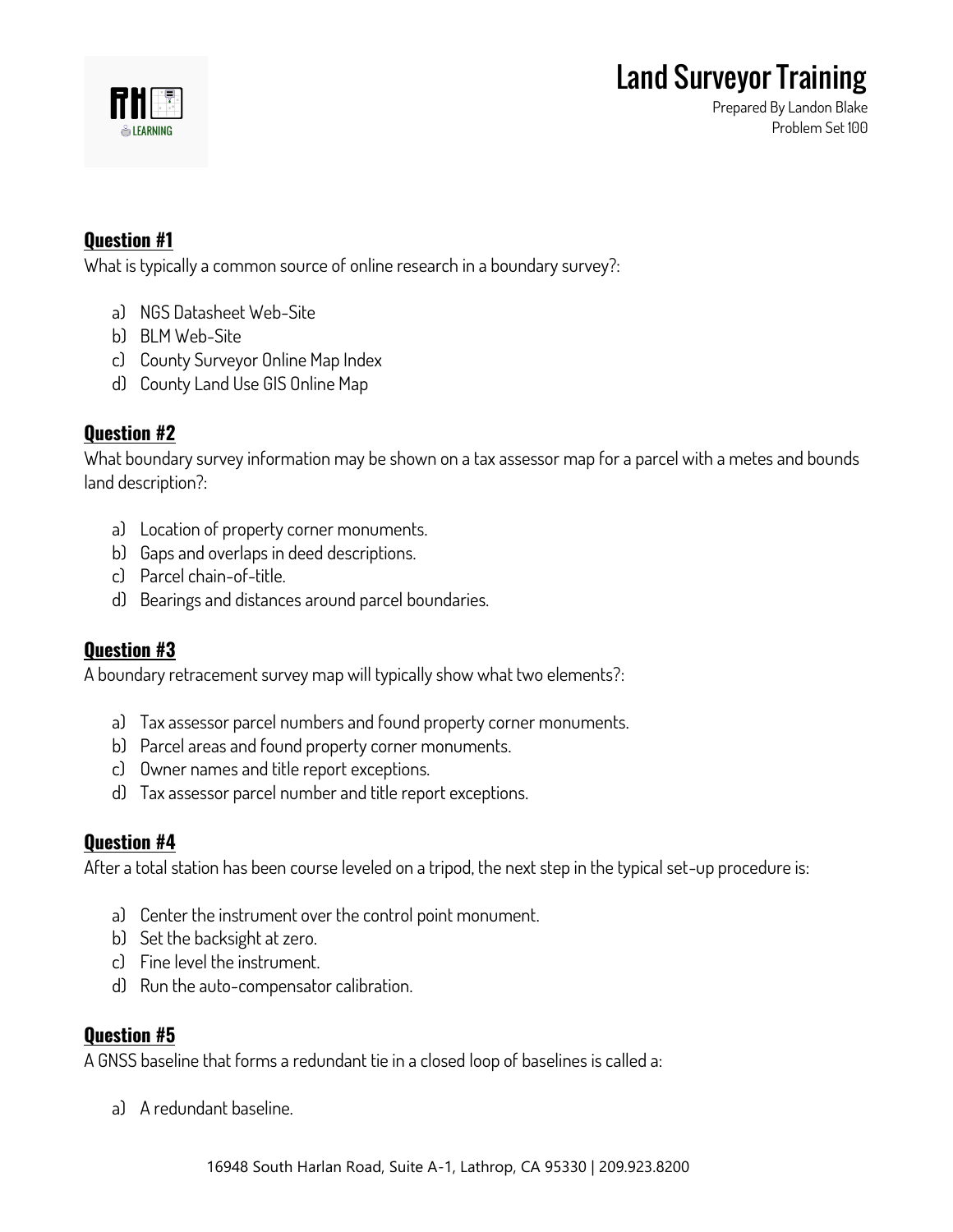

**Prepared By Landon Blake Problem Set 100**

- **b) An independent baseline.**
- **c) An independent closing tie.**
- **d) A double-difference baseline.**

# **Question #6**

**A typical source of blunders in a GNSS control survey would be:**

- **a) A 1-foot bust recording and instrument height.**
- **b) Multipath from buildings or trees.**
- **c) Satellite clock error.**
- **d) Poor satellite configuration.**

# **Question #7**

**What time of GNSS vectors are post-processed after a field survey:**

- **a) Real-time kinematic vectors.**
- **b) Real time network vectors.**
- **c) Fast static baseline vectors.**
- **d) Precise Point Positioning vectors.**

## **Question #8**

**A slope stake is placed based on which combination?:**

- **a) A design elevation and station/offset from centerline.**
- **b) A horizontal offset from centerline and a design elevation.**
- **c) The elevations of existing topography and a design slope.**
- **d) The elevations of existing topography and a horizontal offset from centerline.**

## **Question #9**

**Dimensions of building pads at the finished floor level are typically shown on:**

- **a) The civil engineering plans and architectural plans.**
- **b) The architectural plans and the underground utility plans.**
- **c) The landscaping plans and the underground utility plans.**
- **d) The structural engineering plans and the underground utility plans.**

## **Question #10**

**What combination of information is typically recorded in field notes for a total station traverse for each instrument set-up:**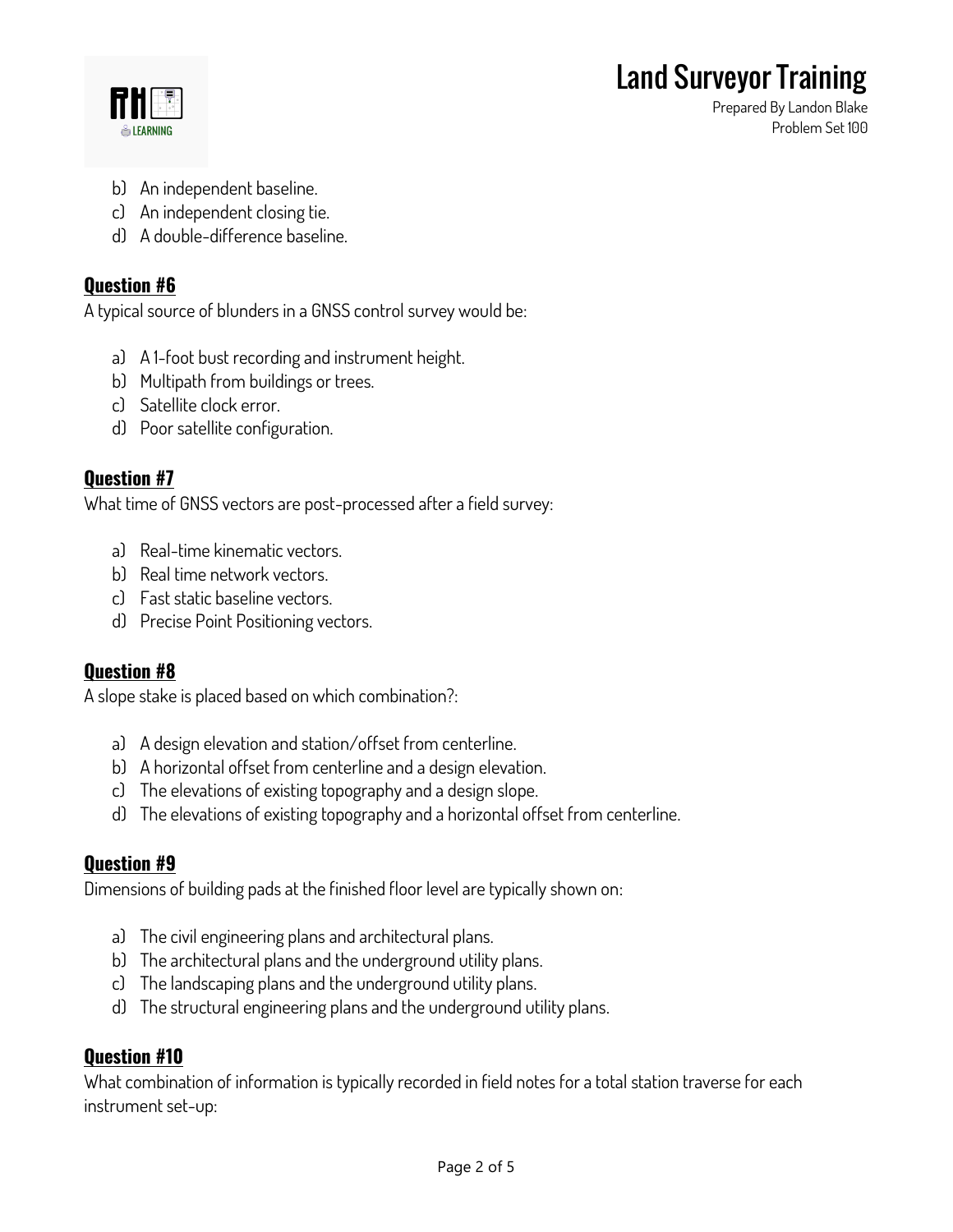

**Prepared By Landon Blake Problem Set 100**

- **a) Instrument Height, Rod Height, Angle-of-Deflection, and Change-In-Elevation.**
- **b) Instrument Height, Rod Height, Prism Constant and Angle-of-Deflection.**
- **c) Angle-of-Deflection, Change-in-Elevation, Slope Distance and Vertical Angle.**
- **d) Instrument Height, Rod Height, Slope Distance, Horizontal Angle and Zenith Angle.**

# **For Questions #10 to #16 refer to Exhibit #1.**

**Exhibit #1 shows existing topography using a cross-section taken from a surface model created with a UAV and surveyed aerial targets. It also shows a proposed building pad.**

# **Question #11**

**If the proposed pad elevation is 29.4 feet, how far back is the left-side catch point of the pad from existing ground hinge point?:**

- **a) 0.2 Feet**
- **b) 1.0 Feet**
- **c) 3.0 Feet**
- **d) 3.8 Feet**

# **Question #12**

**If the proposed pad elevation is 29.4 feet, what is the deepest fill that would need to marked on a stake for the pad? (Assume a stake is placed at each major grade break on the existing topography):**

- **a) 1.4 Feet**
- **b) 2.8 Feet**
- **c) 5.4 Feet**
- **d) 10.2 Feet**

# **Question #13**

**The steepness of which slope face controls the length of the pad slope on the right side of the pad?:**

- **a) GB1 to GB2**
- **b) GB2 to GB3**
- **c) GB4 to GB5**
- **d) GB5 to GB6**

# **Question #14**

**The use of a UAV to determine elevations of existing topography could greatly expand the potential fill volume**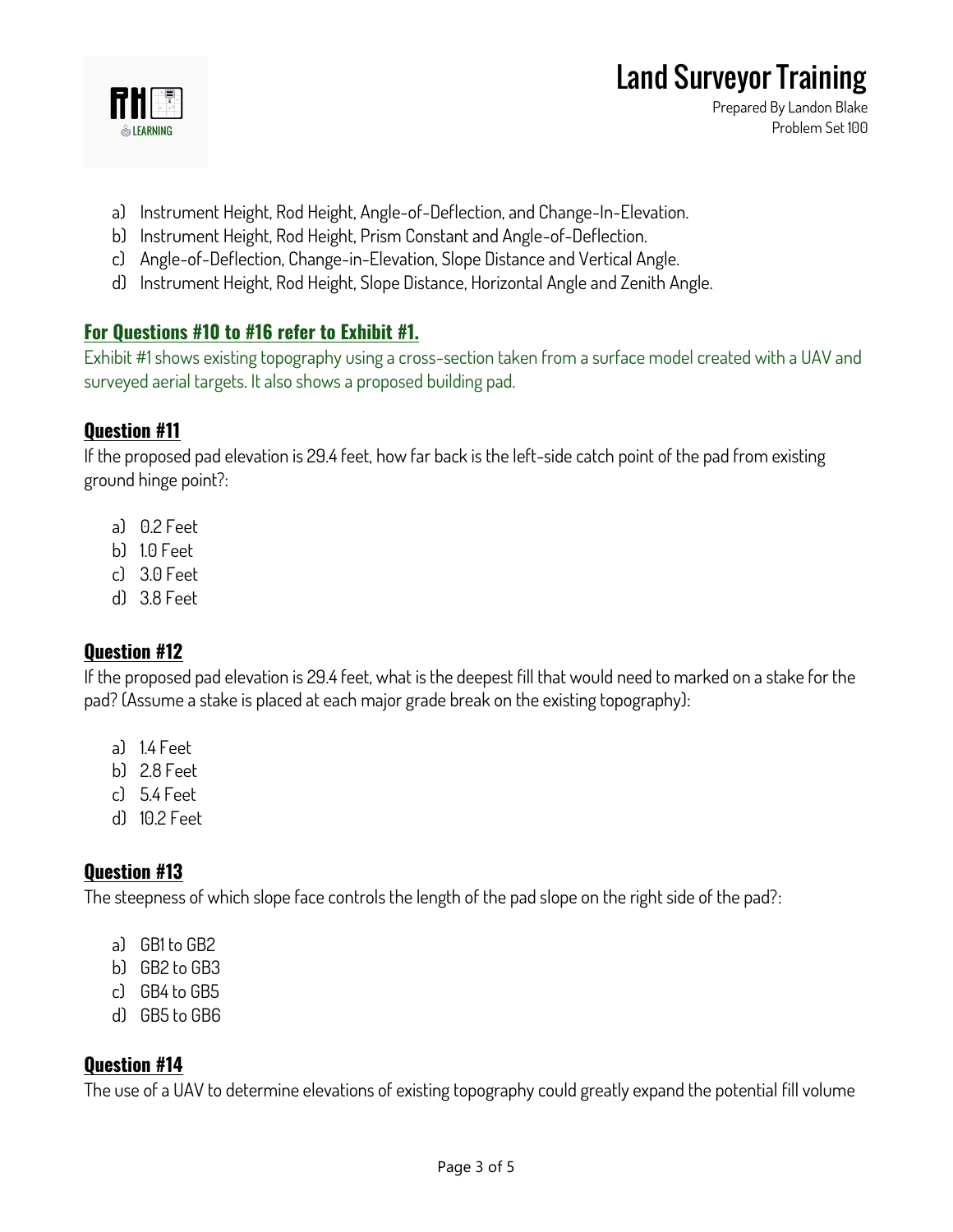

**Prepared By Landon Blake Problem Set 100**

**of the building pad. Which grade break elevation is the most critical in determining the shape and volume of the building pad?:**

- **a) GB1**
- **b) GB2**
- **c) GB5**
- **d) GB6**

# **Question #15**

**A swale with rip-rap armor would mostly likely be found at which location?**

- **a) At GB6.**
- **b) At GB5.**
- **c) At the left side catch point of the building pad.**
- **d) At the right side catch point of the building pad.**

# **Question #16**

**The design for the building pad calls for 1.0' feet of crushed gravel as a base below a minimum cap of 1.0' of native earth fill. Between which two points will the building pad as design be unable to fit this requirement?**

- **a) Between GB2 and GB3.**
- **b) Between GB3 and GB4.**
- **c) Between GB4 and GB5.**
- **d) Between GB5 and GB6.**

# **For Questions #17 to #20 refer to Exhibit #2.**

**Exhibit #2 shows the proposed route of an access easement to benefit the Lands of Blake and the Lands of Arceo. The easement will run from Red Oak Road and will end at the north property line of the Lands of Arceo. The easement will be 30 feet wide. It is not to encumber the Lands of Cazares or the Lands of Dixson. You need to write a strip land description for the access easement so easement deeds can be prepared from Cano, Lee, and Palacio to Blake and Arceo.**

# **Question #17**

**Which of the following is the best description of the control line and width of the access easement strip?**

- **a) "Being a strip lying 15' on each side of the following described line:".**
- **b) "Being a strip of land lying 30' on each side of the following described line:"**
- **c) "Being a strip of land lying 15' on either side of the following described line:"**
- **d) "Being a strip of land lying 30' on the left side of the following described line:"**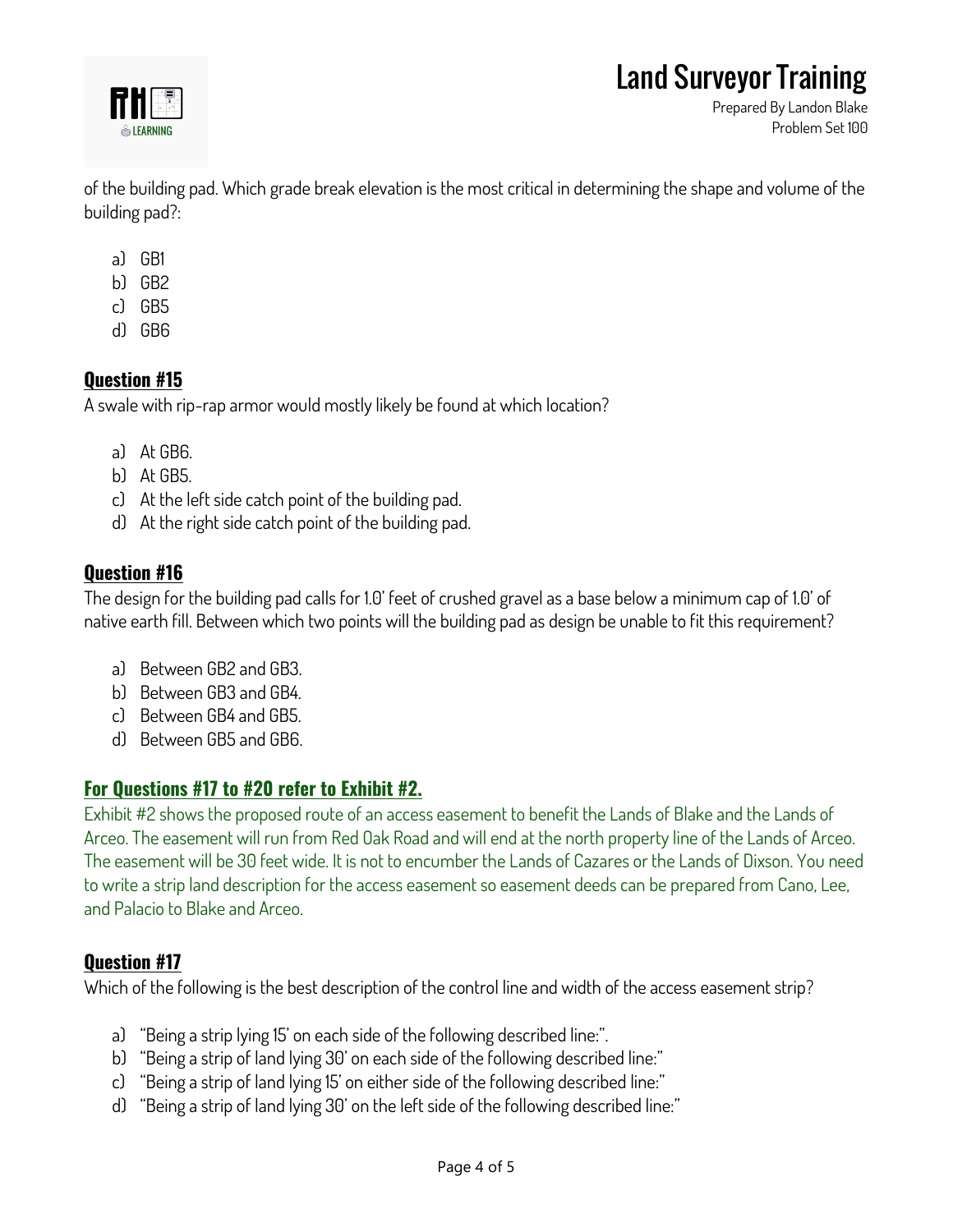

**Prepared By Landon Blake Problem Set 100**

# **Question #18**

**What is the best description of the point-of-beginning for the control line of the strip description?**

- **a) "Beginning at a point on the southwest corner of the lands of Dixson…"**
- **b) "Beginning at a point that bears South 01-10-00 West of the northeast corner of Parcel B of Parcel Map 10-125…"**
- **c) "Beginning at the north line of Red Oak Road…"**
- **d) "Beginning at the southeast corner of Parcel B of Parcel Map 10-125…"**

# **Question #19**

**What is the best course for the leg of the strip that runs along the east line of the Lands of Blake?**

- **a) "Then due south along the Lands of Blake 200' to the Lands of Arceo…"**
- **b) "Then South 01-15-15 West 200' along the east line of the Lands Of Blake to the Lands of Arceo…"**
- **c) "Then South 00-00-00 East 200' along the east line of the Lands Of Blake to the Lands of Arceo…"**
- **d) "Then North 01-15-15 West 200' to the point of termination."**

## **Question #20**

**What is the best description for the courses of the access easement strip that run along the dividing line between the Lands of Cano and the Lands of Cazares?**

- **a) "Then due north from the Lands of Lee to the north line of the Lands of Cano…"**
- **b) "Then along the centerline of Red Oak Creek in a generally northern direction to the north line of the Lands of Cano…"**
- **c) "Then in a generally northern direction to the north line of the Lands of Cano…"**
- **d) "Then meandering a creek to a point that bears North 89-55-00 West 320' from the northwest corner of the Lands of Cano…"**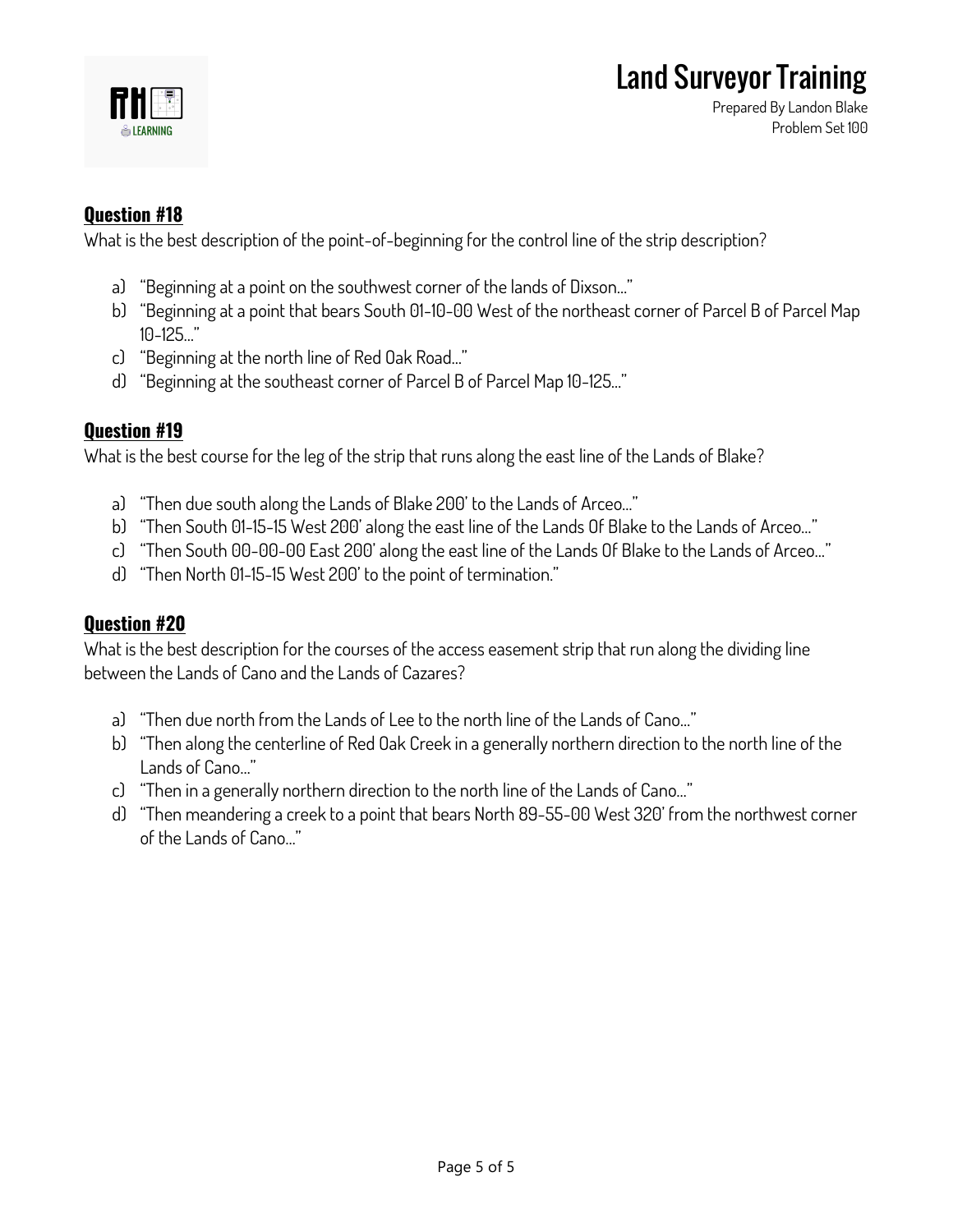

**Prepared By Landon Blake Problem Set 100**

**Question #1** C

**Question #2** D

**Question #3** B

**Question #4** A

**Question #5** B

**Question #6** A

**Question #7** C

**Question #8** C

**Question #9** A

**Question #10** D

**Question #11** B

**Question #12** C

**Question #13**  $\mathsf C$ 

**Question #14** D

**Question #15** C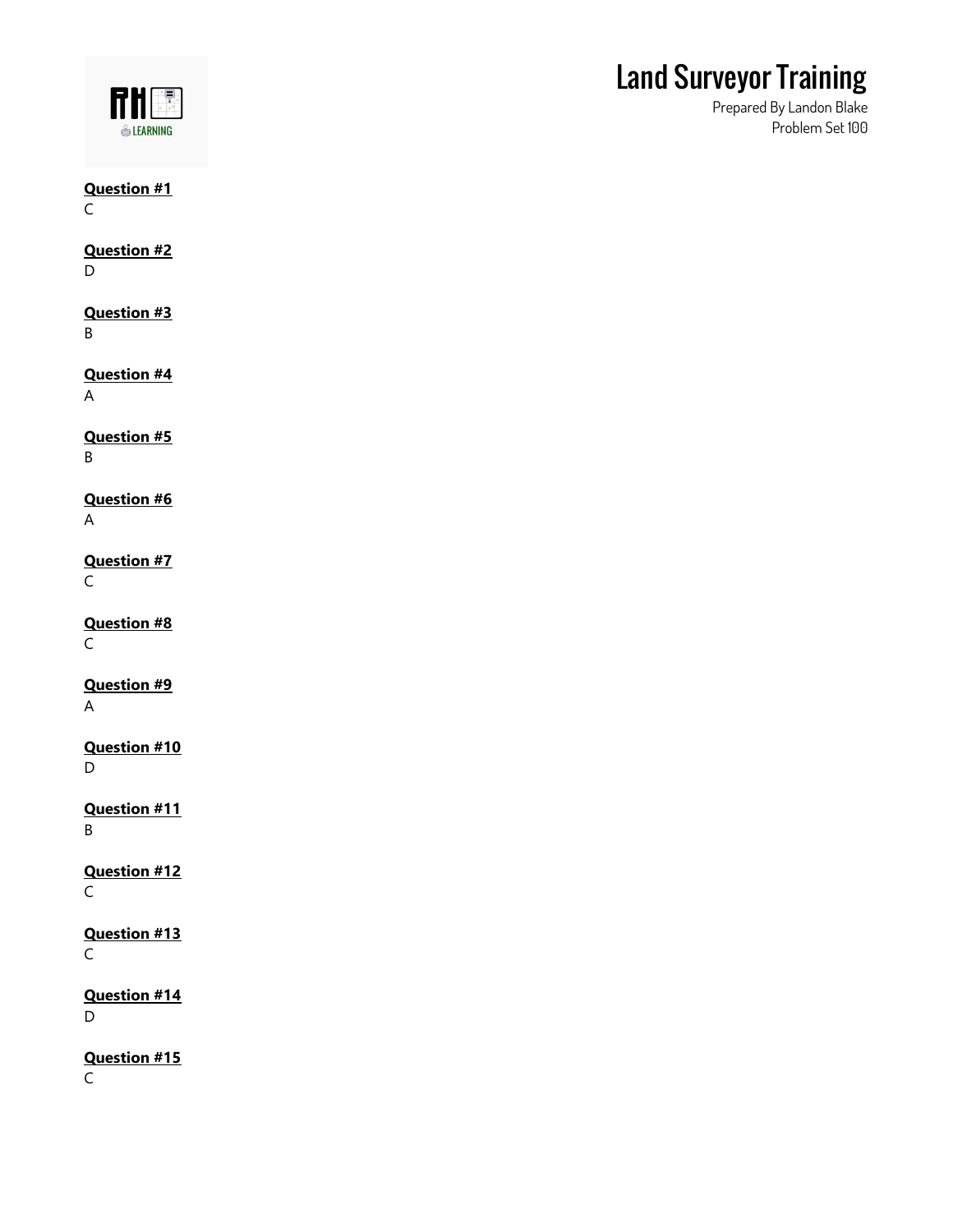

**Prepared By Landon Blake Problem Set 100**

### **Question #16** A

# **Question #17**

D

#### **Question #18** D

**Question #19** B

# **Question #20**

B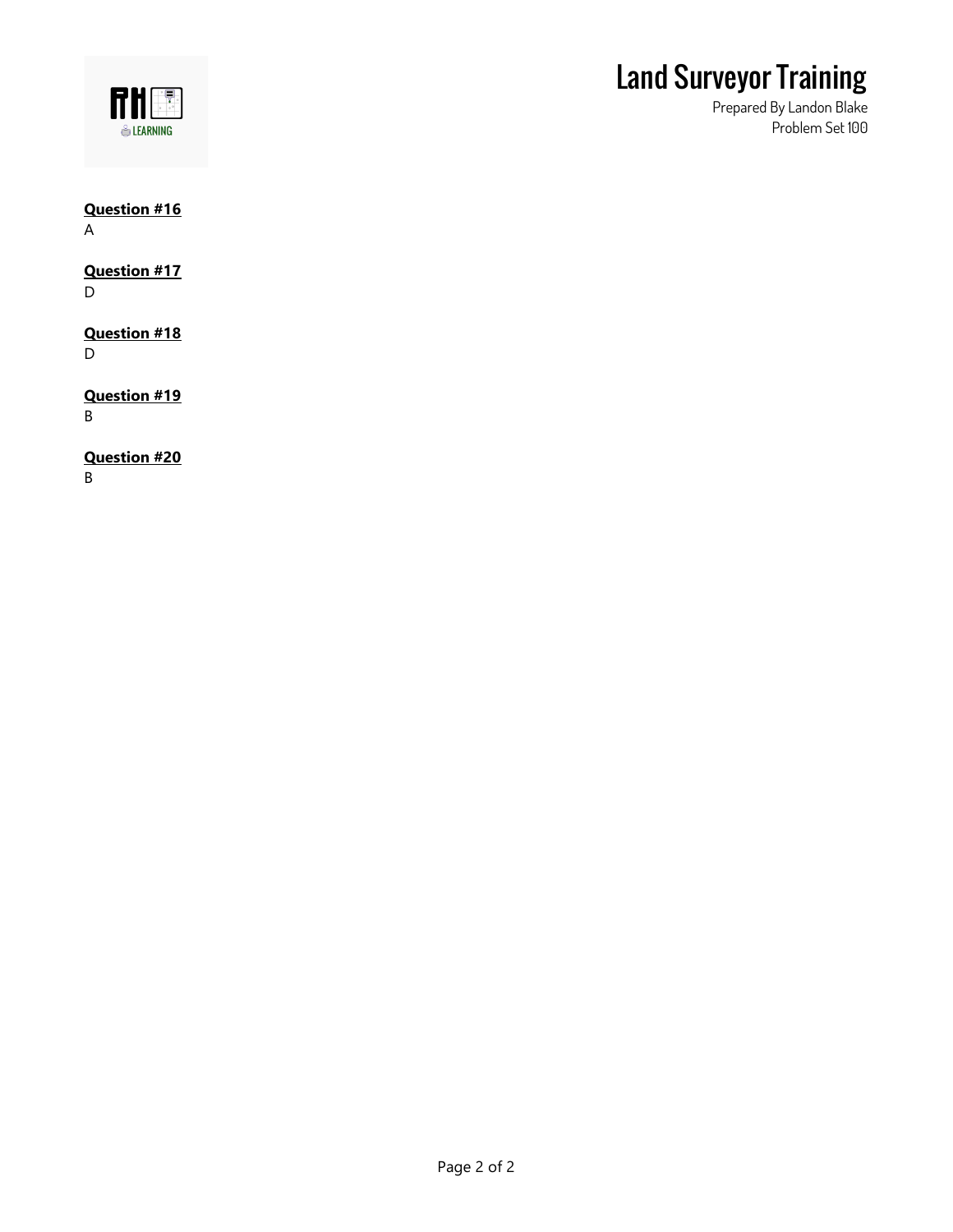

**Prepared By Landon Blake Problem Set 100**

### **Question #1**

*Subject areas tested by this question:*

- Boundary surveying.
- Land records research.

*Comments on the correct answer:*

- In the united states most survey land records are maintained at the county level by the county surveyor.
- Most county surveyors have an online map index that shows the footprint of field survey maps on a basemap layer.

*Comments on the wrong answers:*

- NGS datasheets are used for geodetic control surveys, not boundary surveys (as a general rule).
- The BLM web-site can be used to obtained land records related to surveys in the Public Land Survey System, but that is not needed for boundary surveys in areas outside of the Public Land Survey System.
- Land use is not directly related to boundary surveying, but to land use planning.

### **Question #2**

*Subject areas tested by this question:*

- Boundary surveying.
- Land records research.

*Comments on the correct answer:*

• In many places in the United States the tax assessor will use bearings and distances in a metes and bounds land description to create parcel geometry for the tax assessor map. They will then (sometimes) show these bearings and distances on the tax assessor maps.

*Comments on the wrong answers:*

- County assessors don't track gaps and overlaps in land descriptions of deeds.
- County assessors don't track chain-of-title. Chain-of-title requires searching the grantor/grantee index at a clerk and recorder or the use of a land title plant.
- County assessors don't typically track and show the placement of survey monuments. In rare cases, a tax assessor map may show major property corners, like PLSS section corners and quarter corners.

### **Question #3**

*Subject areas tested by this question:*

- Boundary surveying.
- Survey work products.

*Comments on the correct answer:*

• A boundary retracement map will almost always show parcel areas and found property corner monuments. In special situations of uncertainty, a surveyor might exclude parcel areas. Found property corner monuments should be shown on any boundary retracement map.

*Comments on the wrong answers:*

• Tax assessor parcel numbers are helpful information on a boundary retracement map, but aren't usually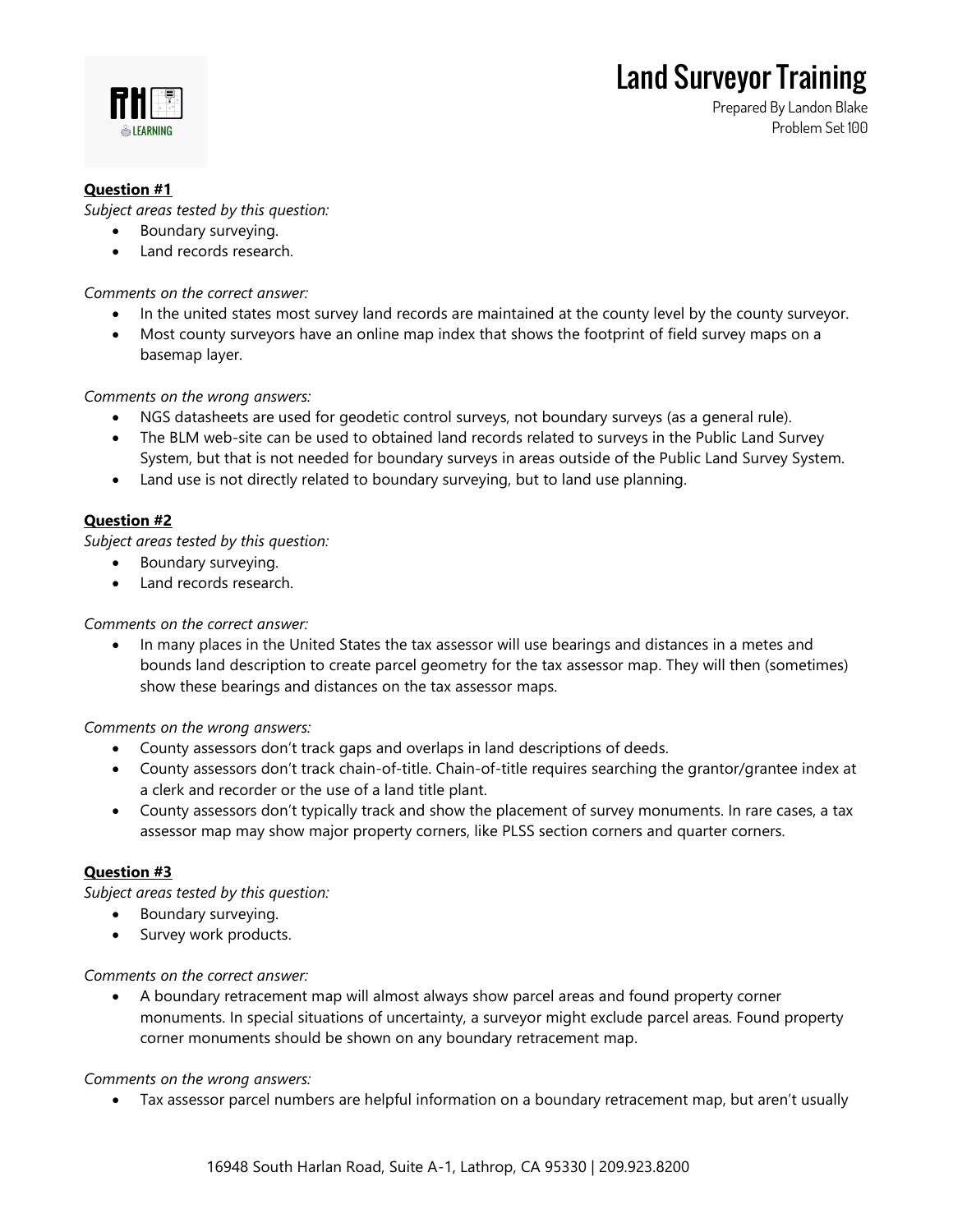

**Prepared By Landon Blake Problem Set 100**

required or shown.

• Owner names may be shown on a boundary retracement map, but land title report exceptions are usually shown on a land title survey. (Many boundary retracement surveys don't map easements at all, unless requested by the client.)

### **Question #4**

*Subject areas tested by this question:*

- Surveying equipment.
- Field surveying procedures.

### *Comments on the correct answer:*

After course leveling the tripod, the total station needs to be centered over the point before it is fine leveled.

*Comments on the wrong answers:*

- You shouldn't set the backsight until the instrument has been fine leveled.
- As a general rule shouldn't run any type of instrument calibration until the instrument is centered over the point and fine leveled.

### **Question #5**

*Subject areas tested by this question:*

- Surveying equipment.
- Field surveying procedures.

*Comments on the correct answer:*

• An independent GNSS static baseline is one that duplicates an existing baseline in a 3-leg loop. The existing 3 baselines are called *dependent baselines.* An independent baseline is "independent" because it is not deed to calculate point coordinates and can serve as a check on those coordinates as a redundant measurement.

*Comments on the wrong answers:*

• Double differencing is a technique used in the actual processing of static GNSS baselines.

### **Question #6**

*Subject areas tested by this question:*

- Error analysis and adjustment.
- Geodetic control surveys.

### *Comments on the correct answer:*

• A 1-foot bust is not a small error. It is a mistake, or blunder.

*Comments on the wrong answers:*

- Multipath from trees or buildings typically creates small errors and can't always be eliminated from a survey.
- Satellite clock error is typically small and accounted for in processing of GNSS data.
- A poor satellite configuration would typically result in a small error and can't always be eliminated from a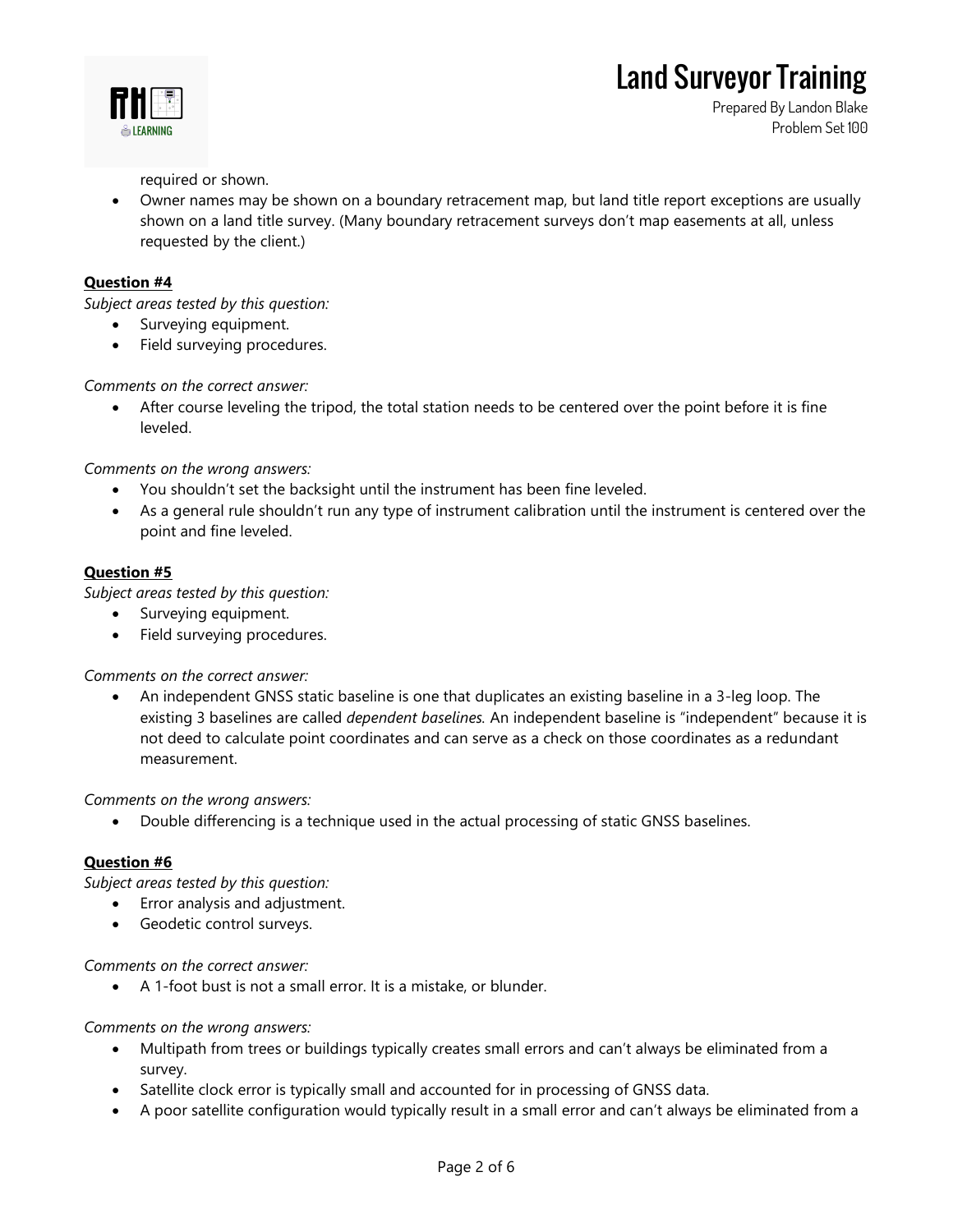**Prepared By Landon Blake**

**Problem Set 100**



survey.

#### **Question #7**

*Subject areas tested by this question:*

- Surveying equipment.
- Field surveying procedures.

*Comments on the correct answer:*

• Fast static baselines must be post-processed using software before they provide accurate location data.

*Comments on the wrong answers:*

- Real time kinematic vectors and real time network vectors provide accurate location data at the time of the field survey.
- Precise point positioning doesn't use vectors to calculate locations.

#### **Question #8**

*Subject areas tested by this question:*

- Construction surveying.
- Field surveying procedures.

*Comments on the correct answer:*

• The location of a slope stake is controlled by a slope and the elevation of the existing topography where the slope is staked. This is why it is called "slope staking".

*Comments on the wrong answers:*

• A position staked from a horizontal offset and a design elevation would be a form of point staking not slope staking.

#### **Question #9**

*Subject areas tested by this question:*

- Construction surveying.
- Construction plan reading and interpretation.

*Comments on the correct answer:*

• Building pad elevations are typically where the work of the civil engineer and architect interface. As a result, building pad elevations and footprints are typically shown on both sets of plans.

#### *Comments on the wrong answers:*

• Building pad elevations are not typically shown on underground utility plans and landscaping plans.

#### **Question #10**

*Subject areas tested by this question:*

- Surveying equipment.
- Field surveying procedures.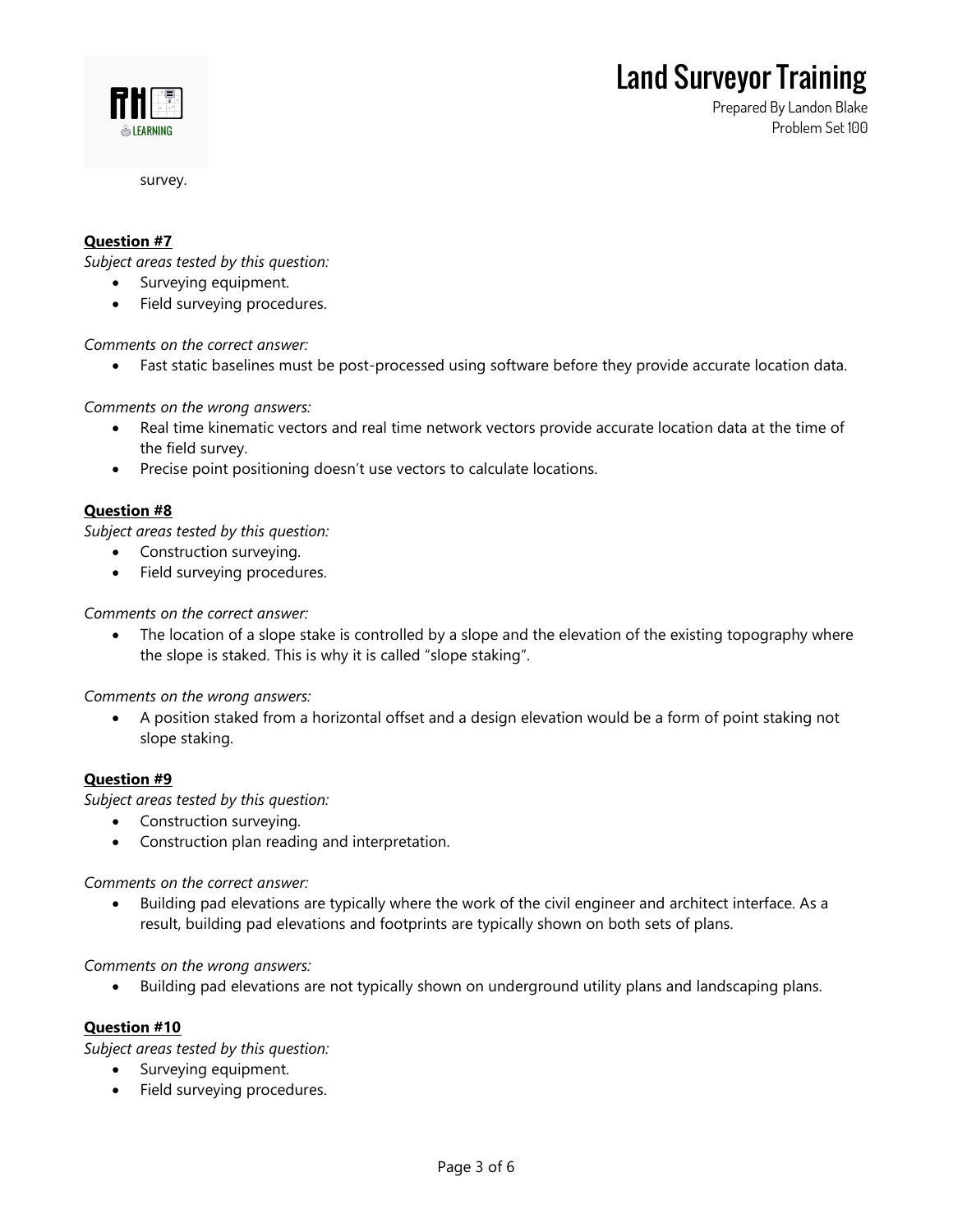

**Prepared By Landon Blake Problem Set 100**

*Comments on the correct answer:*

• To calculate the geometry of a traverse you need to know the instrument height, rod height, slope distance, horizontal angle and zenith angle.

*Comments on the wrong answers:*

- Deflection angles aren't typically collected in a total station traverse.
- Total stations typically collect zenith angles not vertical angles.
- Surveyors typically record instrument heights, rod heights, and vertical angles which are used to calculate control point elevations in a traverse.
- The change in elevation is not typically recorded directly from the instrument. The change in elevation reported on the instrument is between the measuring center of the instrument and the center of the prism and isn't directly referenced to the control points on the ground.

### **Question #11**

*Subject areas tested by this question:*

- Construction surveying.
- Slope staking.

*Comments on the correct answer:*

The proposed building pad elevation is 1.4 feet above the elevation of the existing hinge point on the left side of the pad. The slope is a 3 to 1. The horizontal distance of the slope is this 4.2 feet. The left-side existing ground hinge point is 5.2 feet from the proposed left-side building pad hinge point. The catch point of the proposed building pad on the left side at this cross-section is thus 1.0 feet from the left-side existing ground hinge point.

### **Question #12**

*Subject areas tested by this question:*

• Construction surveying.

*Comments on the correct answer:*

The pad will be deepest over the lowest existing ground elevation.

### **Question #13**

*Subject areas tested by this question:*

• Construction surveying.

*Comments on the correct answer:*

• As the slope from GB1 to GB2 gets steeper, the length of the right-side building pad slope gets shorter. As the slope from GB1 to GB2 gets shallower, the length of the right-side building pad slope gets longer.

### **Question #14**

*Subject areas tested by this question:*

• Construction surveying.

*Comments on the correct answer:*

• If the elevation of GB5 is lower or the horizontal location moves to the right on the cross-section, the left-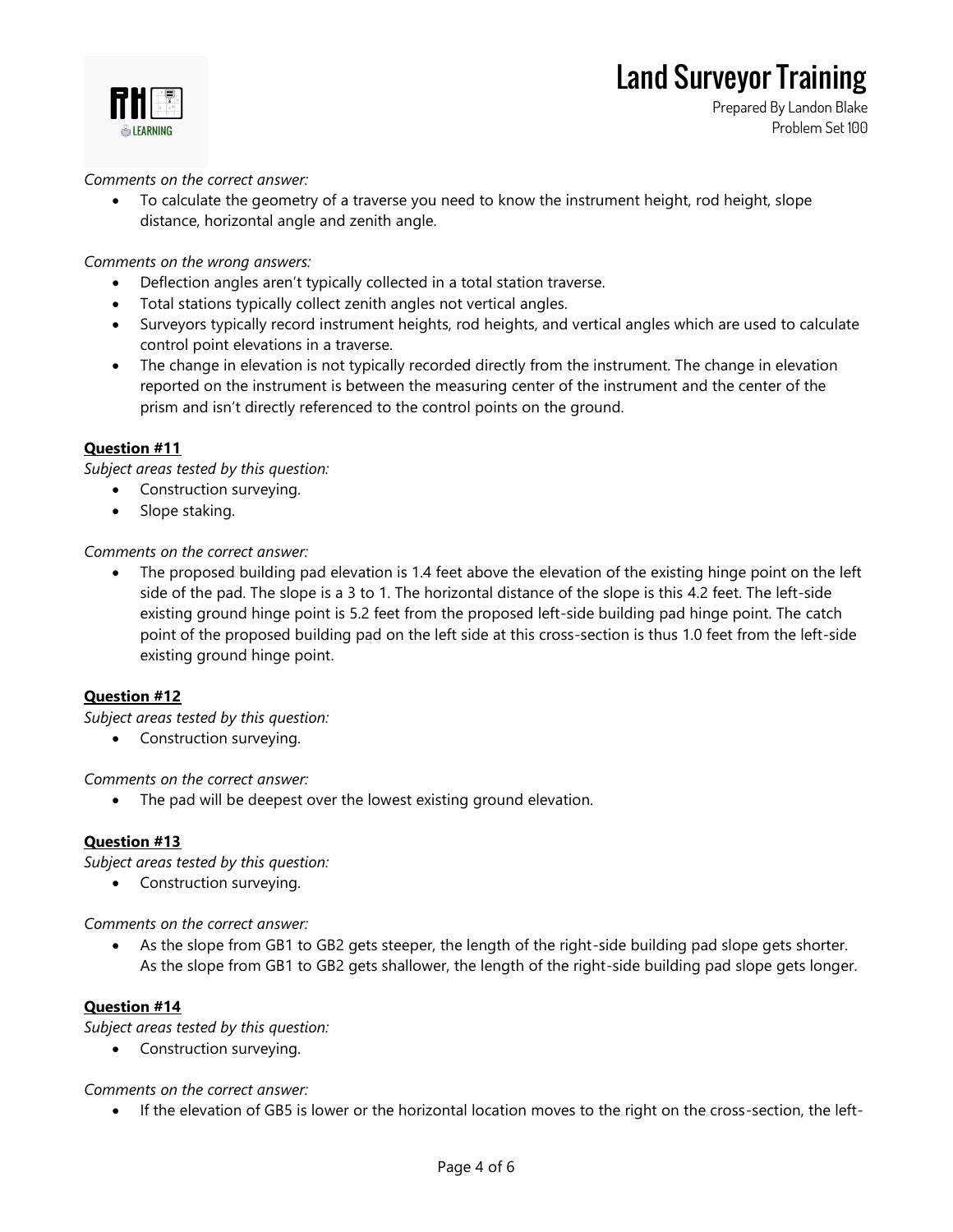

**Prepared By Landon Blake Problem Set 100**

side slope won't catch where intended and will run much farther to the left. This will greatly increase the shape and volume of the building pad.

### **Question #15**

*Subject areas tested by this question:*

- Construction surveying.
- Site drainage.

*Comments on the correct answer:*

• Water will pond or pool at the right-side catch point of the proposed building pad. It will need to be drained or flowed away and erosion from the flow of water will need to be prevented.

### **Question #15**

*Subject areas tested by this question:*

- Construction surveying.
- Earthwork.

*Comments on the correct answer:*

• The pad as designed is to shallow between GB4 and GB5 to meet the required fill spec.

#### **Question #16**

*Subject areas tested by this question:*

- Construction surveying.
- Site drainage.

*Comments on the correct answer:*

• Water will pond or pool at the right-side catch point of the proposed building pad. It will need to be drained or flowed away and erosion from the flow of water will need to be prevented.

#### **Question #17**

*Subject areas tested by this question:*

- Boundary surveying.
- Boundary design.
- Land descriptions (strip descriptions)

*Comments on the correct answer:*

• We want to create a 30' wide strip lying on the left side of the control line, which is the boundary lines common to Dixson, Cazares, Palacio, Lee and Cano.

*Comments on the wrong answers:*

- Answer A would encumber the lands of Dixson and Cazares.
- Answer B would create a 60 foot-wide strip.
- Answer C would create a 15-foot wide strip, not a 30' wide strip.

### **Question #18**

*Subject areas tested by this question:*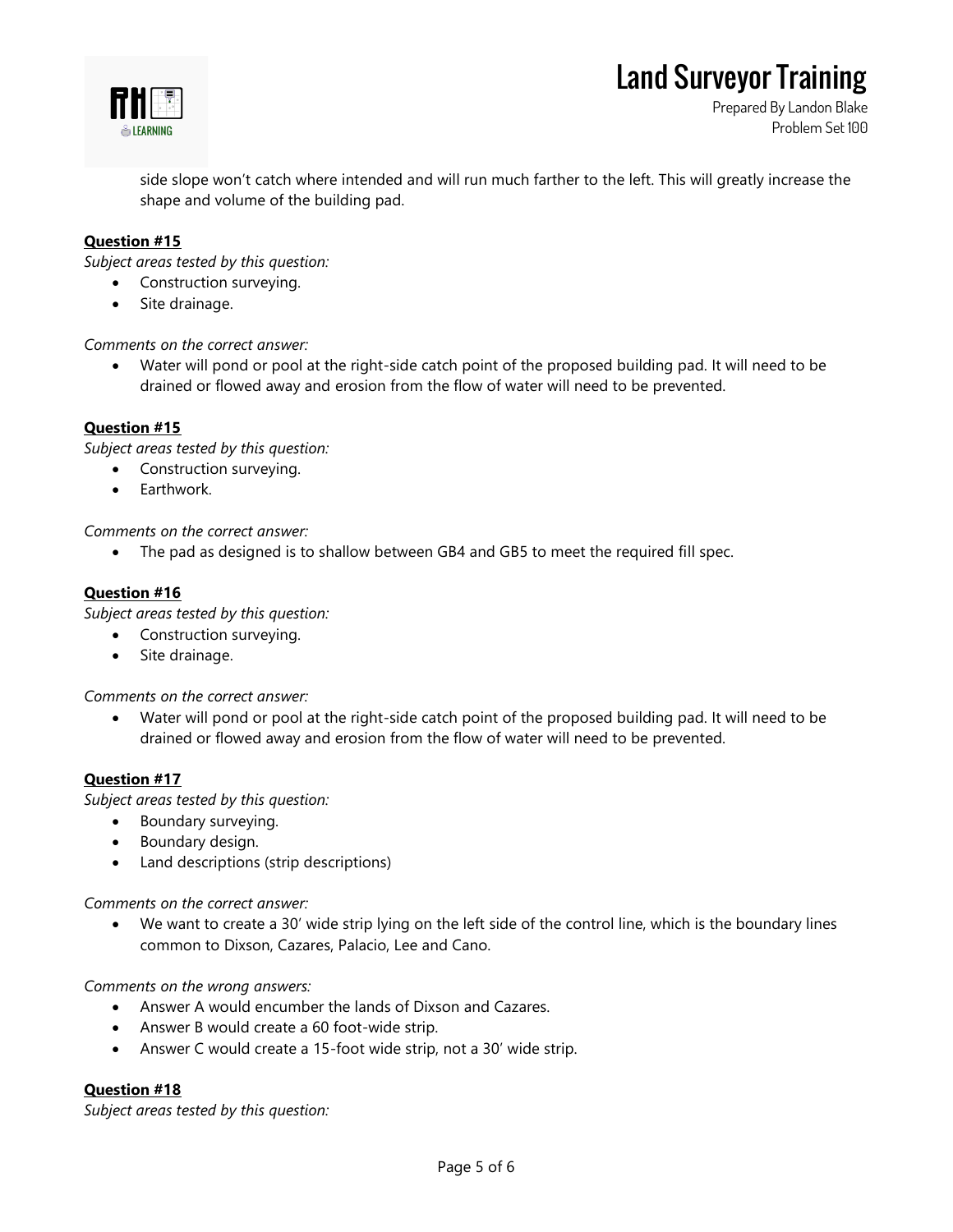

**Prepared By Landon Blake Problem Set 100**

- Boundary surveying.
- Boundary design.
- Land descriptions (strip descriptions)

*Comments on the correct answer:*

• We want a point of beginning that is easily identified and preferably on the lands we encumber with the easement. Answer D meets these requirements.

*Comments on the wrong answers:*

- Answer A is referenced to lands we don't encumber with the easement.
- Answer B uses only measurements (metes) and not an appropriate controlling call for the south line of Parcel B or the north line of Red Oak Road.
- Answer C defines only a line and not a point.

### **Question #19**

*Subject areas tested by this question:*

- Boundary surveying.
- Boundary design.
- Land descriptions (strip descriptions).
- Basis-of-Bearings.

*Comments on the correct answer:*

• We want a course that holds the measured bearing and distance from our survey with the correct "along" call and the correct "to" call. Answer B meets these requirements.

*Comments on the wrong answers:*

- Answer A is uses a bearing on the wrong basis-of-bearing.
- Answer C uses a bearing on the wrong basis-of-bearing.
- Answer D has no "along" controlling call or "to" controlling call.

### **Question #20**

*Subject areas tested by this question:*

- Boundary surveying.
- Boundary design.
- Land descriptions (strip descriptions)

*Comments on the correct answer:*

• We want a course that has a correct along call and a correct to call. Answer B meets these requirements.

*Comments on the wrong answers:*

- Answer A doesn't contain an "along" call.
- Answer C doesn't contain an "along" call.
- Answer D doesn't contain a correct "to" call.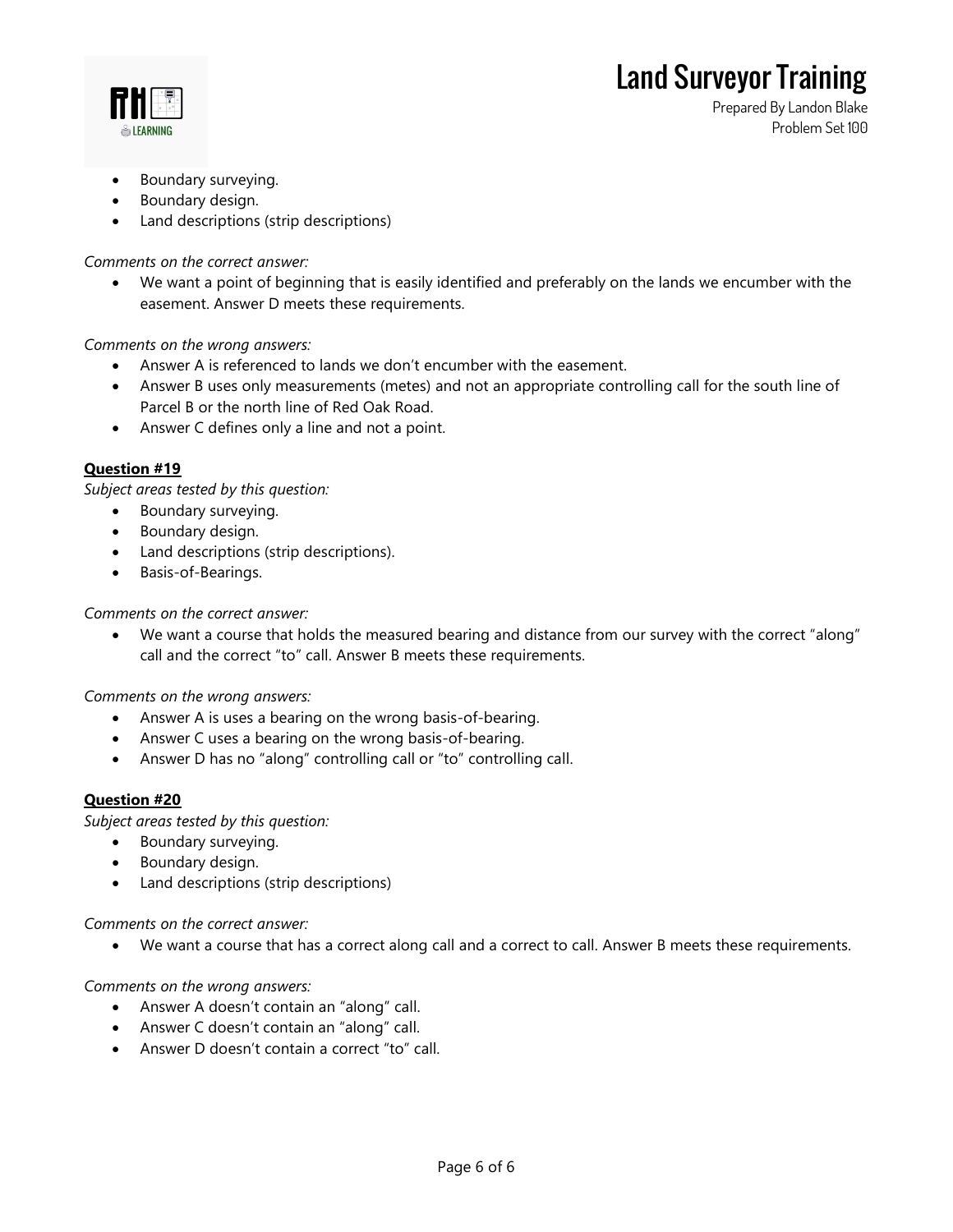